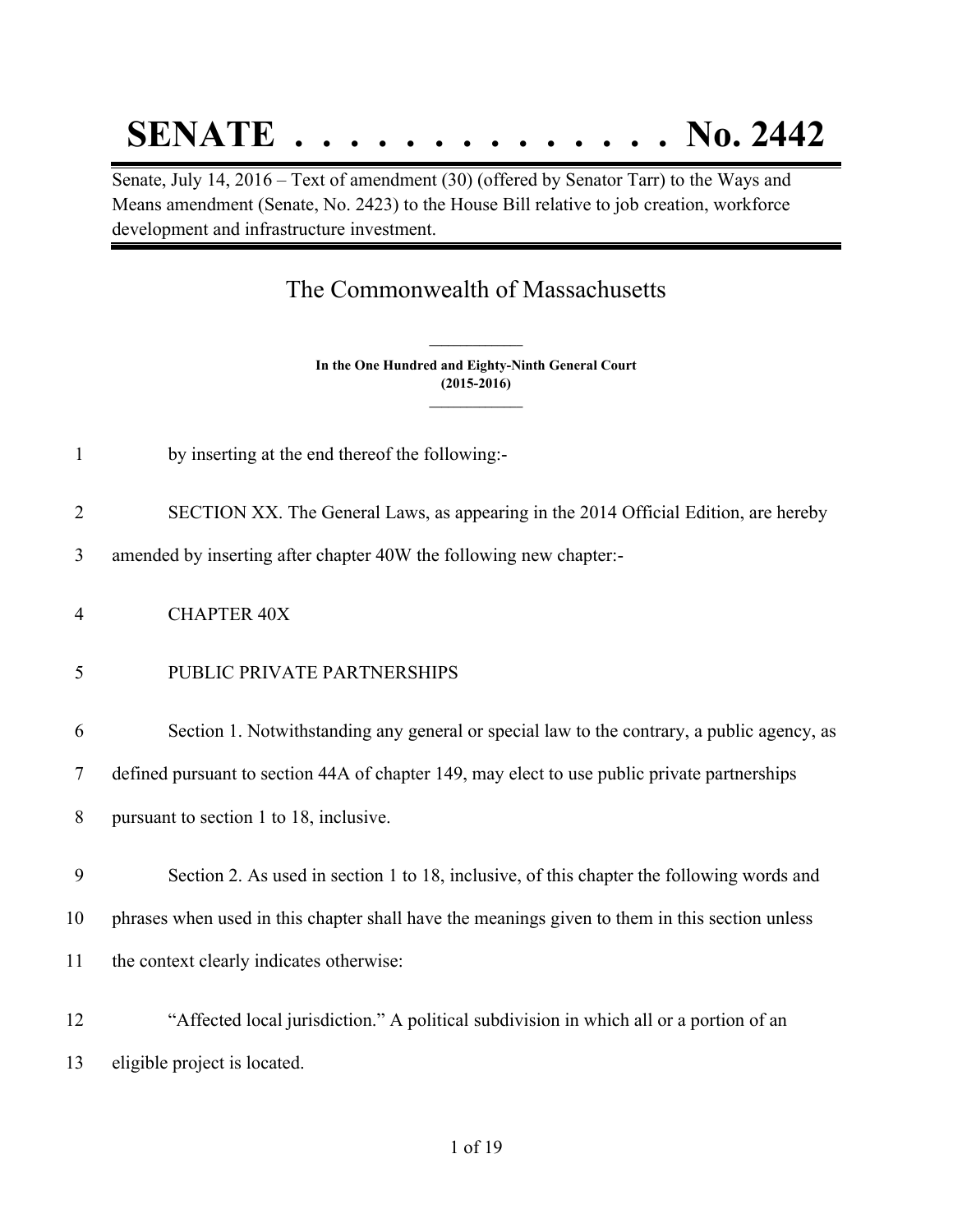| 14 | "Eligible project." A building or facility, including associated collection and distribution       |
|----|----------------------------------------------------------------------------------------------------|
| 15 | infrastructure, used for public water supply or treatment, storm water treatment and disposal, or  |
| 16 | waste water treatment and disposal.                                                                |
| 17 | "Material default." A default by the operator in the performance of its duties under               |
| 18 | section 11 which jeopardizes adequate service to the public from an eligible project.              |
| 19 | "Offeror." A private entity that submits a proposal under this chapter.                            |
| 20 | "Operator." The private entity that is responsible for an eligible project or a portion of an      |
| 21 | eligible project, including acquisition, design, construction, improvement, renovation, expansion, |
| 22 | equipping, maintenance and operation.                                                              |
| 23 | "Private entity." An individual, corporation, limited liability company, partnership, joint        |
| 24 | venture or other private business entity.                                                          |
| 25 | "Public-private partnership agreement." An agreement between a public agency and a                 |
| 26 | private entity that involves the planning, financing, development, or operation, or combination    |
| 27 | thereof, of an eligible project using any delivery method or agreement or combination of           |
| 28 | methods or agreements that the public agency determines will address the needs of the public       |
| 29 | agency and serve the public interest.                                                              |
| 30 | "Responsible offeror." An offeror that has submitted a responsive proposal and possesses           |
| 31 | the capability to fully perform the contract requirements in all respects and the integrity and    |
| 32 | reliability to assure good faith performance.                                                      |
| 33 | "Revenue." Any of the following generated by an eligible project:                                  |
| 34 | $(1)$ A user fee.                                                                                  |
|    | 2 of 19                                                                                            |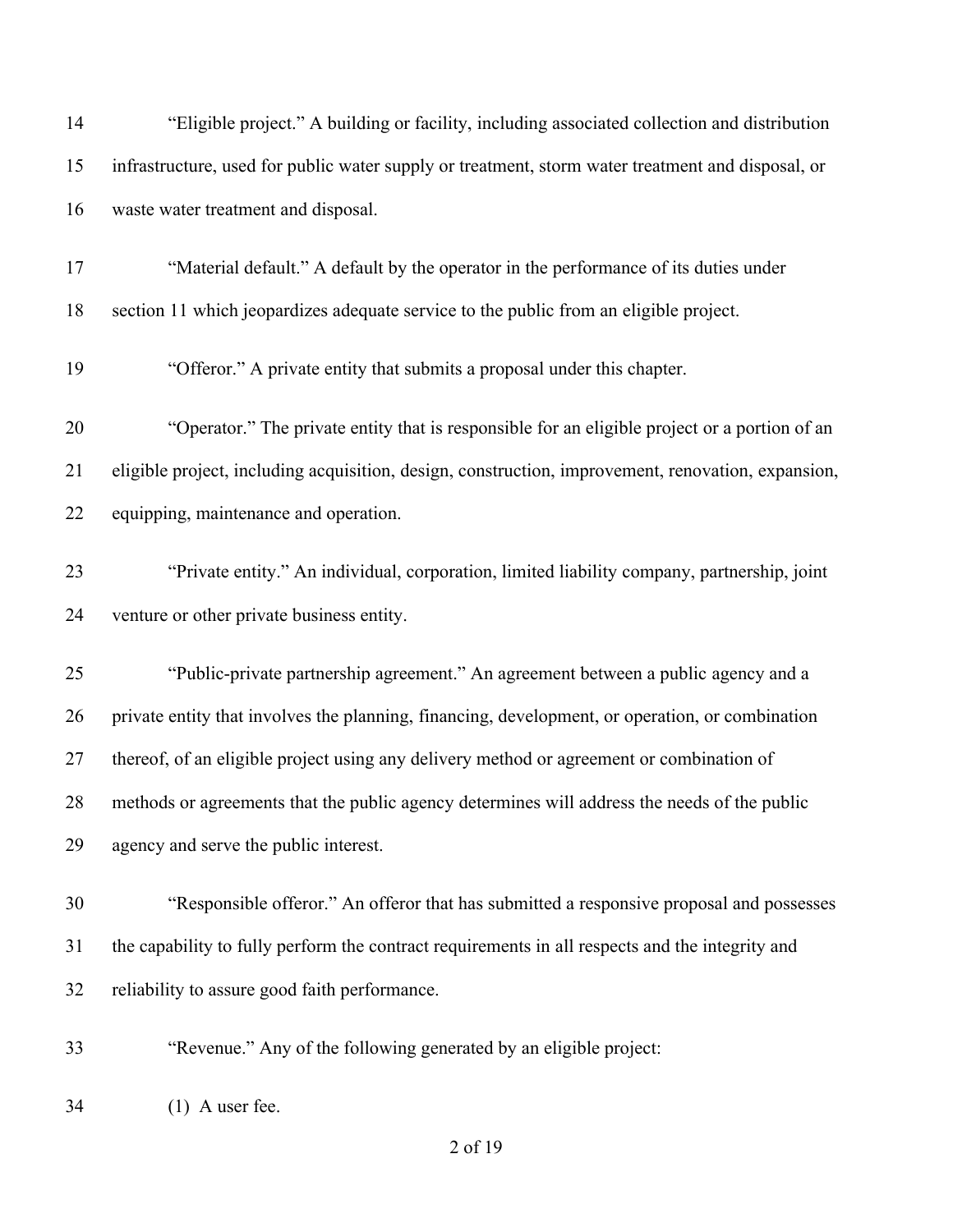(2) A service payment.

- "Service payment." A performance-based payment to the operator of an eligible project pursuant to a public-private partnership agreement.
- "User fee." The rate or other charge imposed by the operator or the public agency, as applicable, for use of the eligible project.
- Section 3. Grant of Authority

 Notwithstanding any general or special law to the contrary, a public agency may solicit proposals and enter into a public-private partnership agreement for an eligible project with that responsible offeror submitting the proposal that is most advantageous to the public agency in accordance with this chapter; provided, however, that the public-private partnership agreement shall not be subject to section 14 to 21, inclusive, of chapter 149A and the competitive bid requirements set forth in sections 44 to 57, inclusive, of chapter 7C, section 39M of chapter 30, or sections 44A to 44J, inclusive, of chapter 149 of the General Laws; and provided further, that each such contract shall be awarded pursuant to chapter 30B of the General Laws, except for clause (3) of paragraph (b) of section 6, clause (3) of paragraph (e) of said section 6, paragraph (g) of said section 6 and sections 13 and 16.

Section 4. Unsolicited proposals.

 A private entity may request consideration and approval of a proposed public-private partnership agreement for an eligible project. The request may be submitted to the applicable public agency, and any proposal under this section shall not be approved unless the public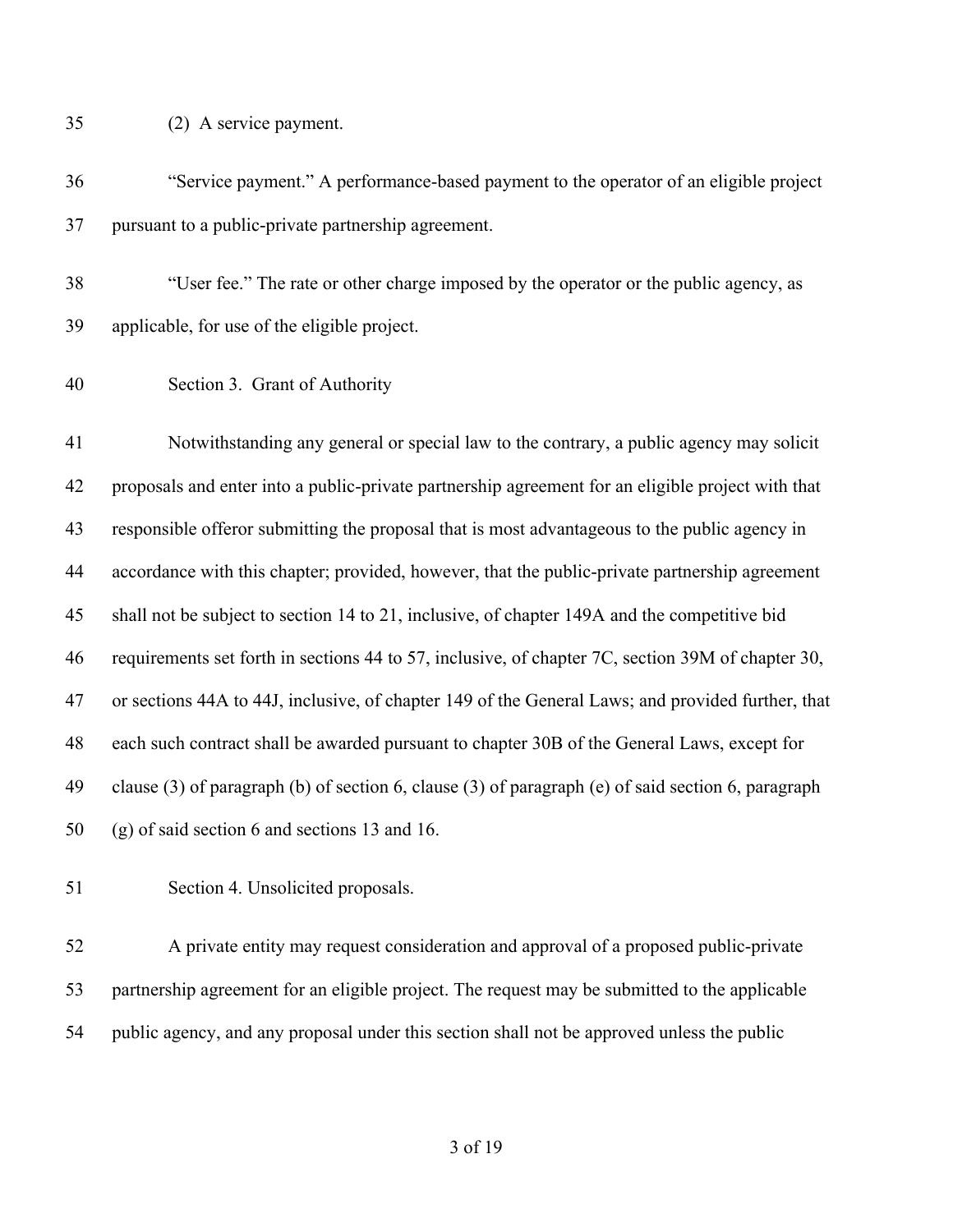agency follows procedures outlined in section 5. A request shall be accompanied by the following material and information:

 (1) A topographic map of 1:2,000 or other appropriate scale indicating the location of the eligible project.

 (2) A description of the eligible project, including the conceptual design of the facility or a conceptual plan for the provision of services and a schedule for the initiation of and completion of the eligible project to include the proposed major responsibilities and timeline for activities to be performed by both the public agency and private entity.

 (3) A statement setting forth the method by which the private entity proposes to secure the necessary property interests required for the eligible project. The statement shall include the following:

 (i) The names and addresses, if known, of the current owners of the property needed for the eligible project.

(ii) The nature of the property interests to be acquired.

 (4) Information relating to the current plans, if any, for development of facilities to be used by a public agency that are similar to the eligible project being proposed by the private entity.

 (5) A list of all permits and approvals required for the eligible project from federal, state or political subdivisions and a projected schedule for obtaining the permits and approvals.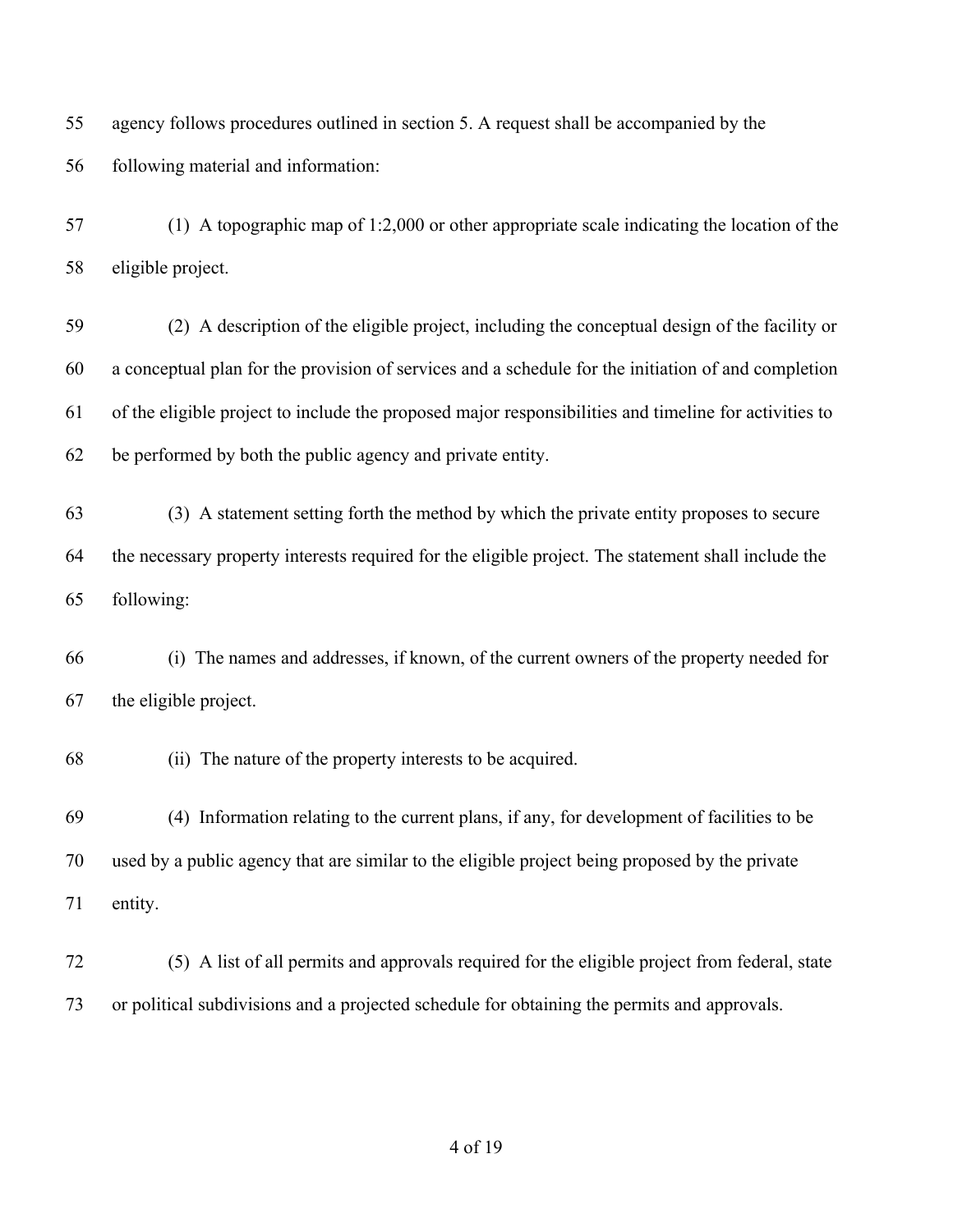(6) A list of any utility facilities known to the private entity that may be crossed or affected by the eligible project and a statement of the plans of the operator to accommodate the crossings or affected facilities.

 (7) A statement setting forth the private entity's general plans for financing the eligible project, including the sources of the private entity's funds.

 (8) The names and addresses of the persons who may be contacted for further information concerning the request.

 (9) User fees and other service payments proposed in the public-private partnership agreement, including frequency of assessments and the methodology and circumstances for changes to the user fees or other service payments.

 (10) Any additional material and information as the public agency may reasonably request.

#### Section 5. Solicitation of proposals

 (a) The request for proposals for an eligible project shall specify the method for comparing proposals to determine the proposal offering the lowest overall cost to the public agency, including, but not limited to, all capital financing, operating and maintenance and life- cycle costs. If the public agency awards the contract to an offeror who did not submit the proposal with the lowest overall cost, the public agency shall explain the reason for the award in writing. The request for proposals shall set forth performance guarantees, which the selected offeror will be required to meet in operating the eligible project as constructed or improved. The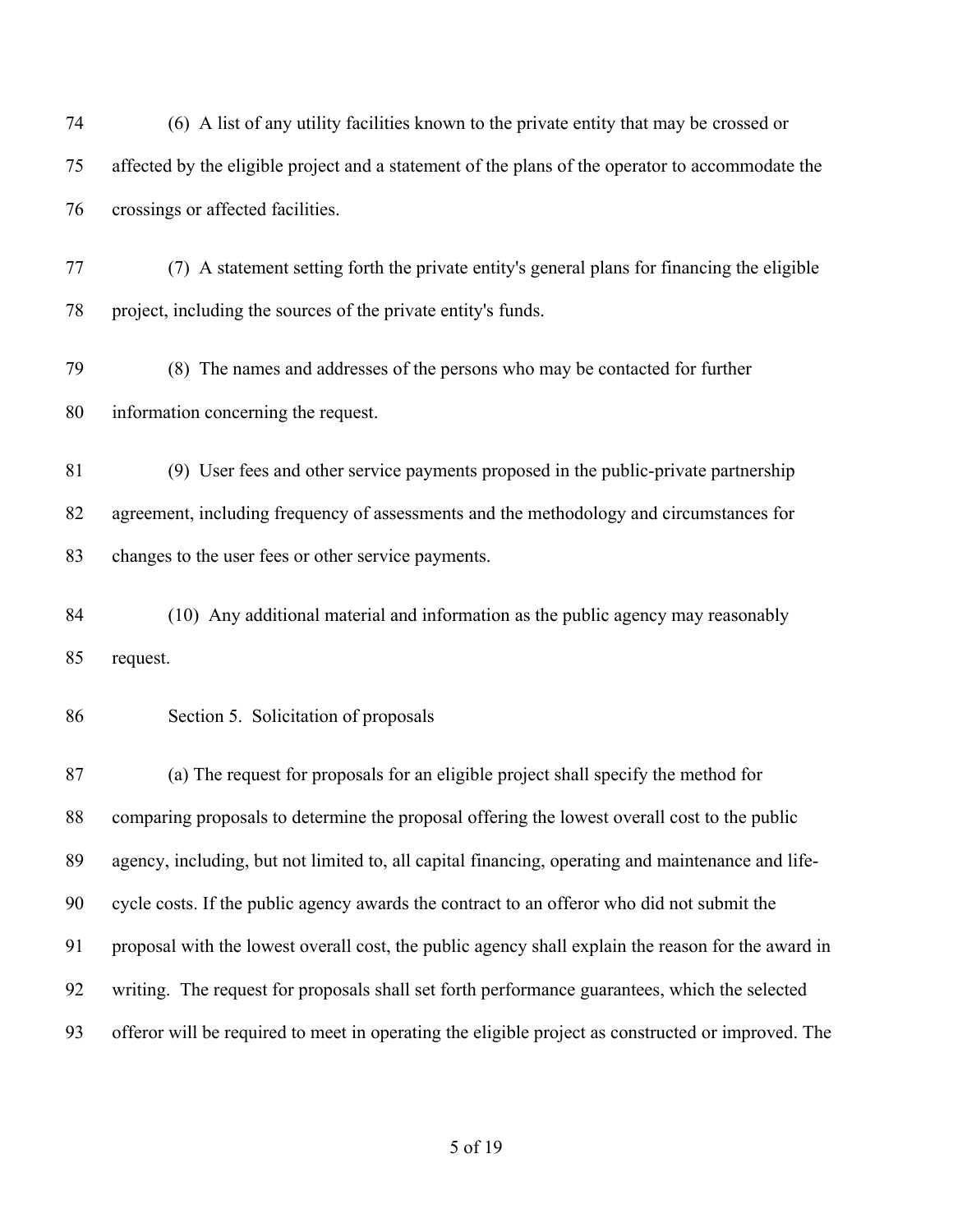public-private partnership agreement that is negotiated with the selected offeror based on the request for proposals shall, shall contain the terms required in section 7.

 (b) The chief procurement officer of the public agency shall solicit proposals through a request for proposals which shall include those items in subsection of (a) of this section 5 and those items in clauses (1) and (2) of paragraph (b) of section 6 of chapter 30B of the General Laws and the proposed key contractual terms and conditions for the public-private partnership agreement, some of which may be mandatory or non-negotiable. The request for proposals may also request proposals or offer options for fulfillment of other contractual terms and other matters as may be determined by the public agency. The request for proposals shall provide for the submission of separate price proposal and shall indicate when and how the offerors shall submit 104 the price proposal.

 (c) Copies of a request for proposals shall be made available to any interested person residing within the affected local jurisdiction upon request to the public agency. A public agency may establish procedures for the distribution of a request for proposals, including the imposition of a fee to reimburse the public agency for the costs of photocopying and mailing.

 (d) Offerors shall submit their sealed proposals to ensure that they are received prior to the time and date established for receipt of the proposals. Sealed proposals shall be submitted in the format required by the public agency. All sealed proposals shall be opened at the time, date and place designated in the request for proposals.

 (e) The public agency may charge a reasonable fee to cover the costs of processing, reviewing and evaluating the proposal, including reasonable attorney fees and fees for financial and other necessary advisers or consultants.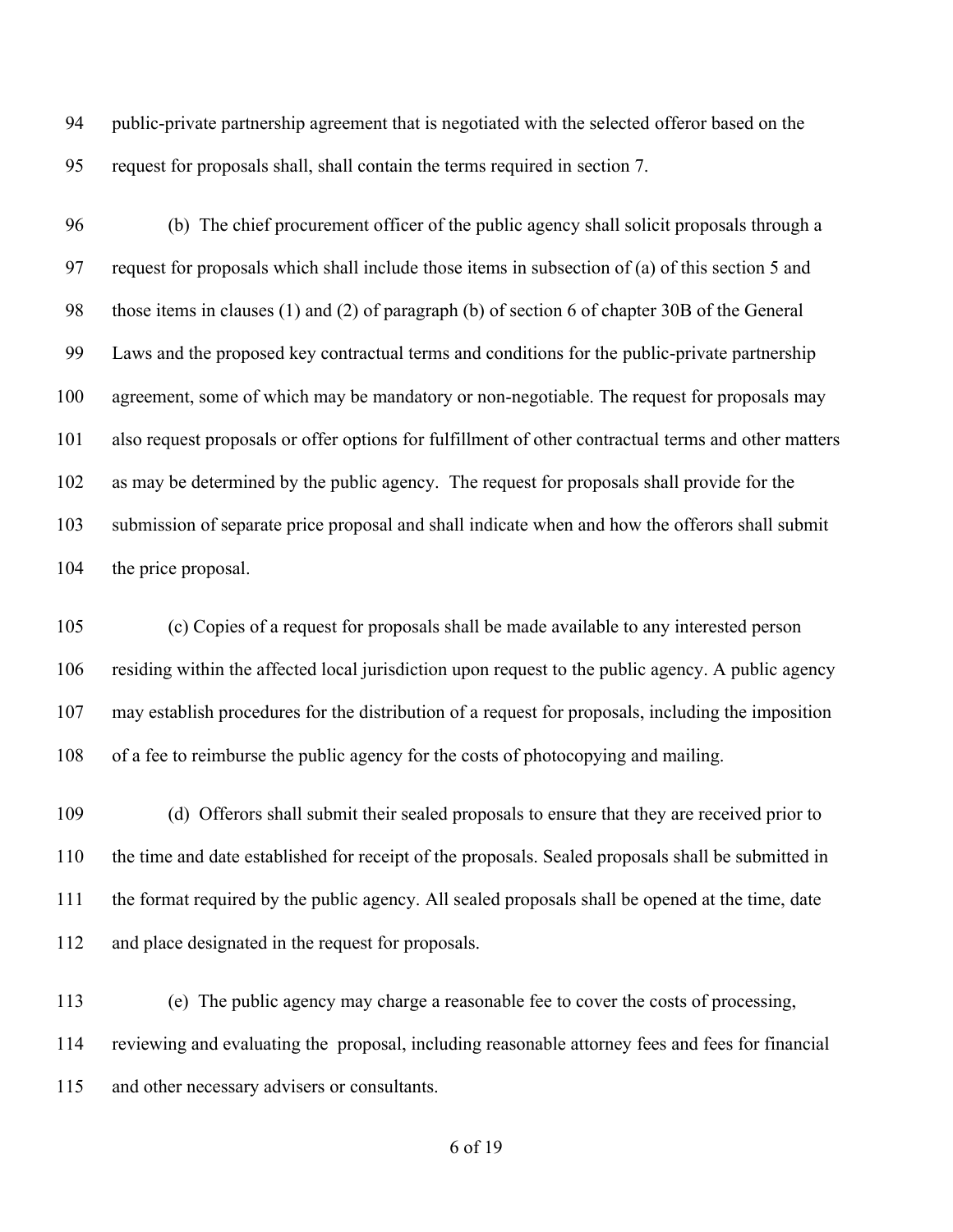| 116 | Section 6. Evaluation of proposals.                                                                  |
|-----|------------------------------------------------------------------------------------------------------|
| 117 | (a) Evaluation criteria. A public agency shall evaluate each proposal to determine which             |
| 118 | one, if any, has the best value for and is in the best interest of the public agency. In making this |
| 119 | determination, a public agency may consider any of the following:                                    |
| 120 | $(1)$ Price.                                                                                         |
| 121 | (2) Financial commitment.                                                                            |
| 122 | (3) Innovative financing.                                                                            |
| 123 | (4) Bonding Capacity.                                                                                |
| 124 | (5) Technical, scientific, technological or socioeconomic merit and innovation.                      |
| 125 | (6) Design, operation and feasibility of the eligible project.                                       |
| 126 | (7) Public reputation, qualifications, industry experience, and financial capacity of the            |
| 127 | private entity.                                                                                      |
| 128 | (8) The compatibility of the proposal with existing and future land use plans of the                 |
| 129 | affected local jurisdictions.                                                                        |
| 130 | (9) The compatibility of the proposal with existing statutory, regulatory, and planning              |
| 131 | requirements of the affected local jurisdictions as well as regional, state, and federal entities    |
| 132 | (10) Other factors deemed appropriate by the public agency.                                          |
| 133 | (b) Weighted consideration. The relative importance of each evaluation factor shall be               |
| 134 | fixed prior to opening the proposals.                                                                |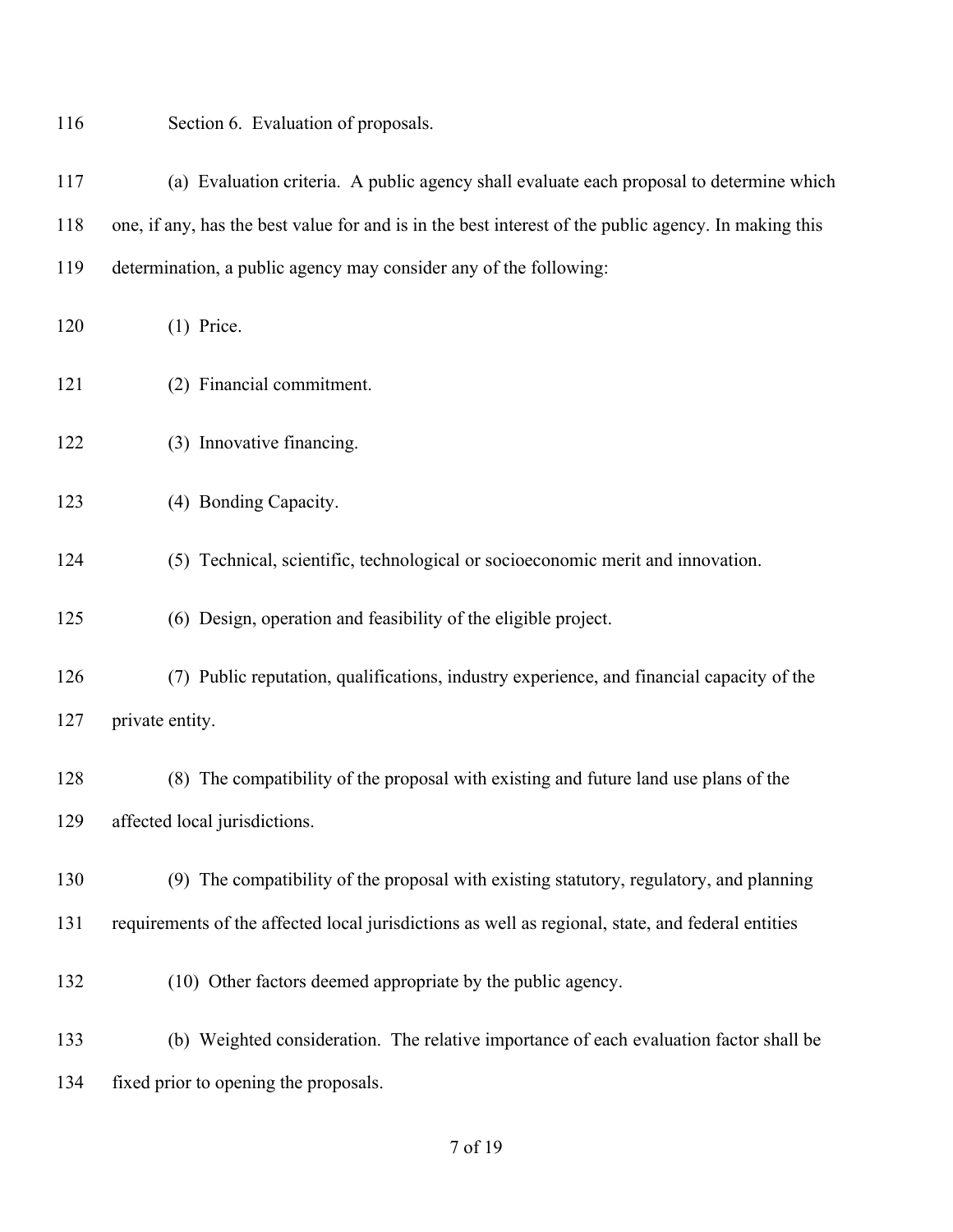(c) Discussion with responsible offerors and revision of proposals. As provided in the request for proposals, discussions and negotiations may be conducted with responsible offerors for the purpose of clarification and of obtaining best and final offers. Responsible offerors shall be accorded fair and equal treatment with respect to any opportunity for discussion and revision of proposals. In conducting discussions, there shall be no disclosure of any information derived 140 from proposals submitted by competing offerors.

 (d) Selection for negotiation. The responsible offeror whose proposal is determined in writing to be the best value for and in the best interests of the public agency, taking into consideration all evaluation factors, shall be selected for contract negotiation.

 (e) Cancellation. A request for proposals may be canceled at any time prior to the time a public private partnership agreement is executed by all parties when it is in the best interests of 146 the public agency.

 (f) Award. Upon reaching an agreement with a responsible offeror, the public agency shall enter into a public-private partnership agreement with the responsible offeror. The public- private partnership agreement shall be consistent with the requirements of this chapter. If agreement cannot be reached with the responsible offeror, then negotiations shall be formally terminated with the responsible offeror. If proposals were submitted by one or more other responsible offerors, negotiations may be conducted with the other responsible offeror or offerors in the order of their respective qualification ranking. The contract may be awarded to the responsible offeror whose proposal is then ranked as providing the best value.

Section 7. Implementation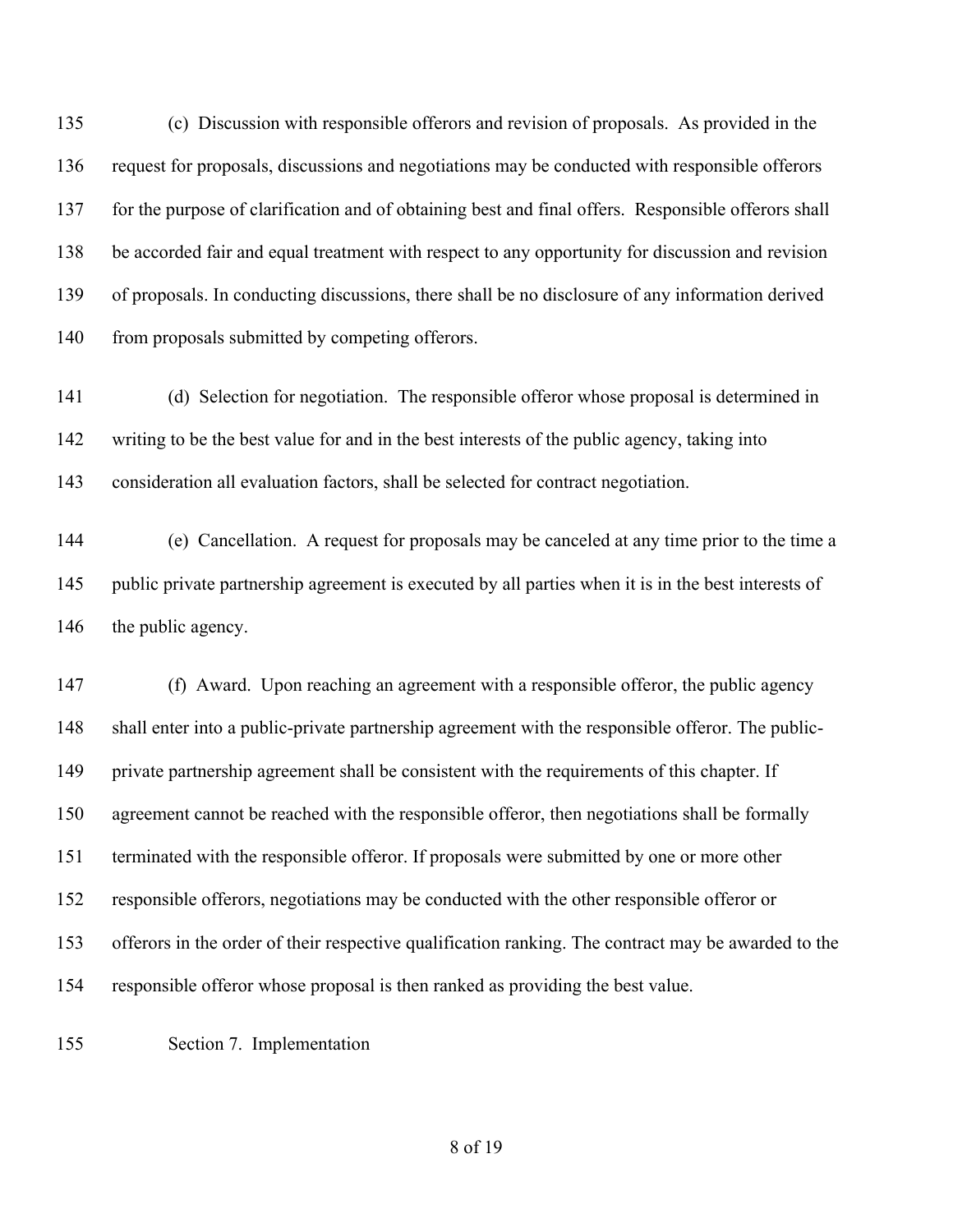(a) Contracts. Prior to acquiring, financing, designing, constructing, improving, renovating, expanding, equipping, maintaining or operating the eligible project, the private entity shall enter into a comprehensive partnership contract detailing the public-private partnership agreement with the public agency. The contract shall provide for all of the following:

 (1) Delivery of maintenance, performance and payment bonds or letters of credit in connection with the acquisition, design, construction, improvement, renovation, expansion, equipping, maintenance or operation of the eligible project, in the forms and amounts satisfactory to the public agency.

 (2) Review of plans and specifications for the eligible project by the public agency and approval by the public agency if the plans and specifications conform to standards acceptable to the public agency. This paragraph may not require the private entity to complete design of an eligible project prior to the execution of a contract.

 (3) Inspection of the eligible project by the public agency to ensure that the operator's activities are acceptable to the public agency in accordance with the public-private partnership agreement.

 (4) Maintenance of policies of liability insurance, copies of which shall be filed with the public agency accompanied by proofs of coverage, self-insurance, in form and amount satisfactory to the public agency and reasonably sufficient to insure coverage of tort liability to the public and employees and to enable the continued operation of the eligible project.

 (5) Monitoring of the practices of the operator by the public agency to ensure that the eligible project is properly maintained.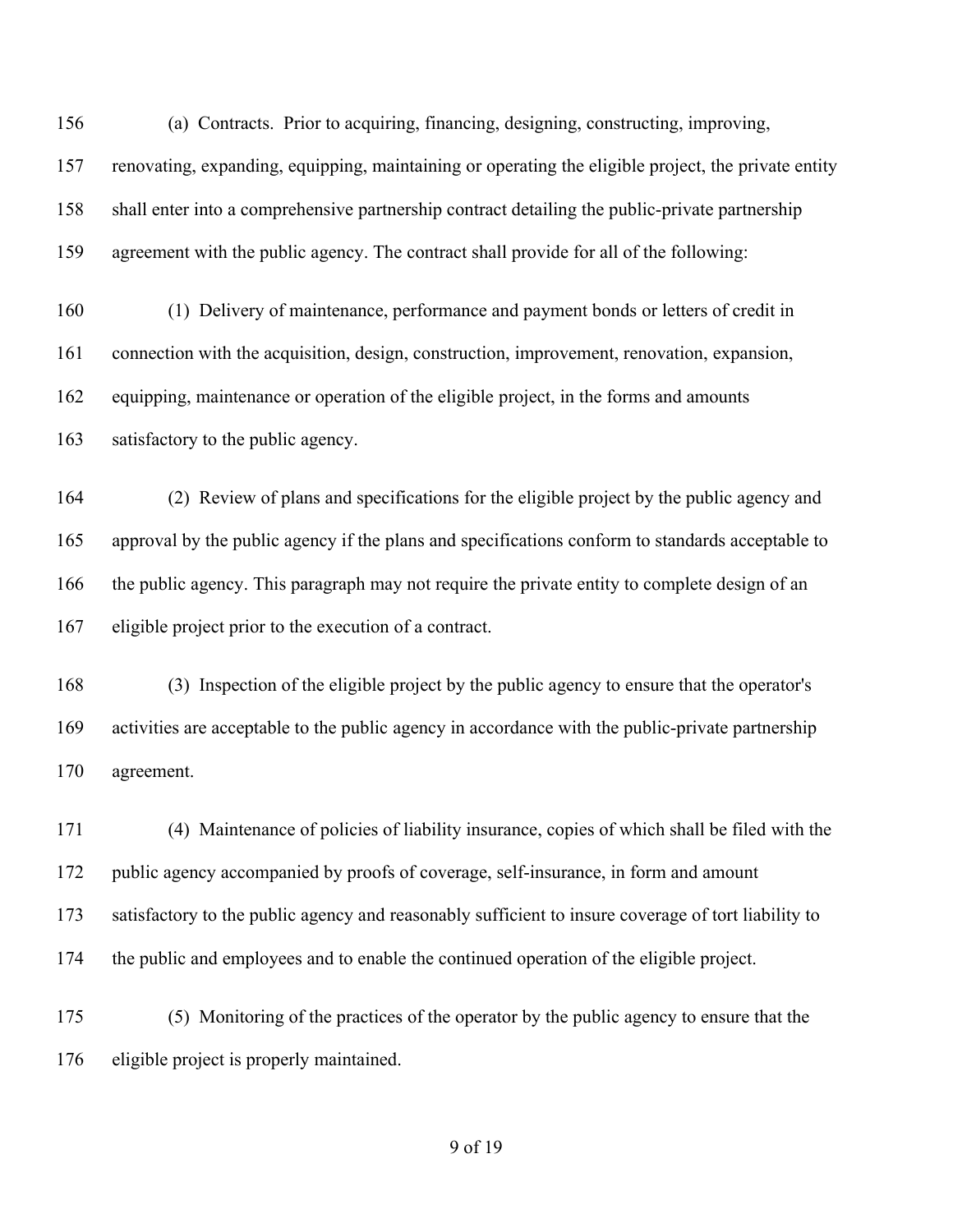(6) Reimbursement to be paid to the public agency for services provided by the public agency.

(7) Filing of appropriate financial statements on a periodic basis.

 (8) Policies and procedures governing the rights and responsibilities of the public agency and the operator in the event the contract is terminated or there is a material default by the operator. The policies and procedures shall include conditions governing assumption of the duties and responsibilities of the operator by the public agency and the transfer or purchase of property or other interests of the operator by the public agency.

 (b) Fees. The contract may provide for a user fee or service payment, or both. A copy of a service contract must be filed with the public agency. When negotiating a user fee under this section, the parties shall establish payments or fees that are the same for a person using the facility under like conditions and that will not materially discourage use of the eligible project. The execution of the contract or an amendment to the contract constitutes conclusive evidence that the user fee or service payment provided for complies with this chapter. A user fee established in the contract as a source of revenue may be in addition to or in lieu of a service payment.

 (c) Grants or loans. In the contract, the public agency may agree to make a grant, if the terms of the grant allow, or loan to the operator from an amount received from the Federal or State government or a political subdivision or from one of their agencies or instrumentalities.

 (d) Debt. A public agency may issue and sell bonds or notes for the purpose of providing funds to carry out this chapter with respect to the development, financing or operation of an eligible project or the refunding of any bonds or notes, together with any costs associated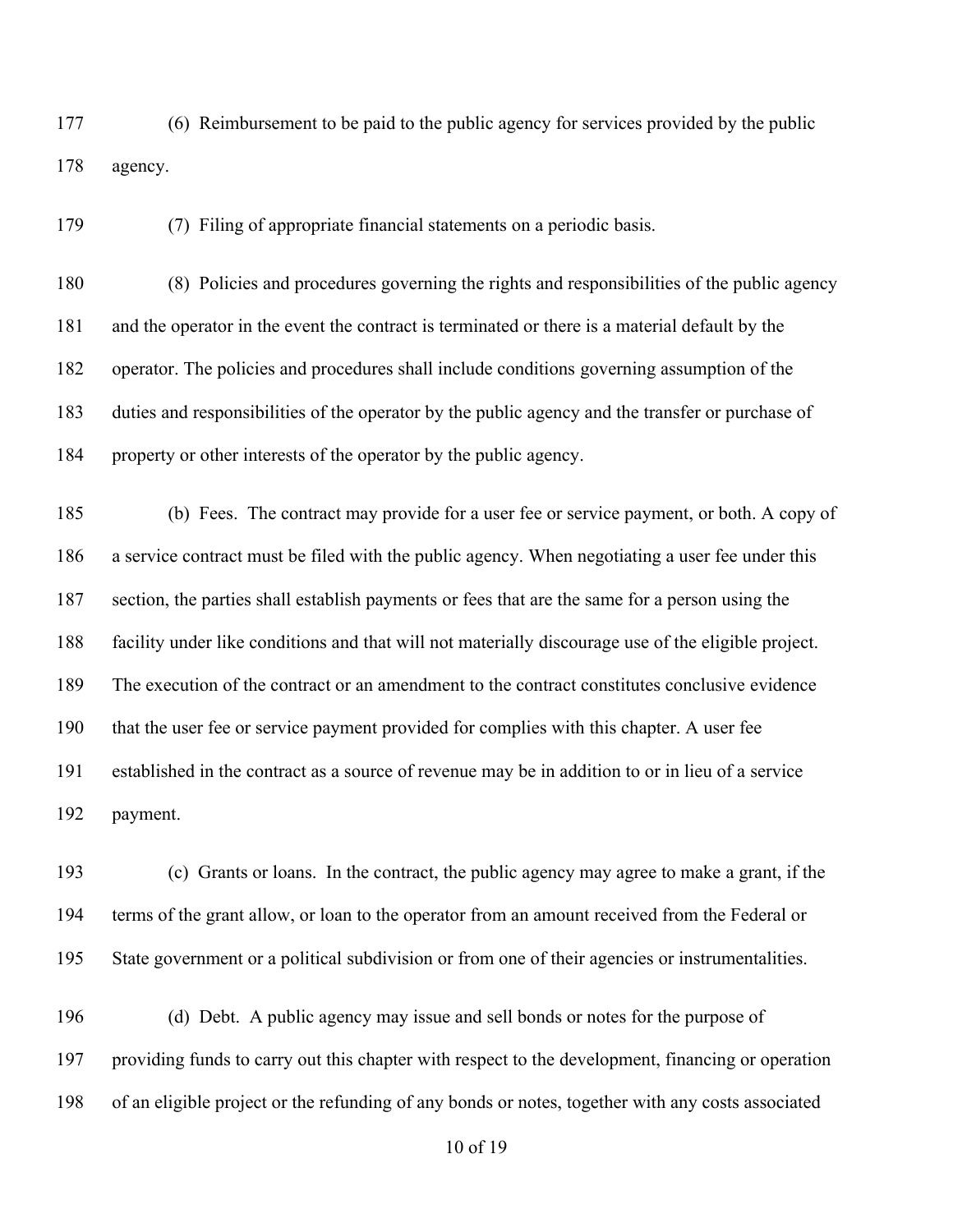with the transaction. For the purpose of financing an eligible project, the department and operator may apply for, obtain, issue and use private activity bonds available under any Federal law or program. Any bonds, debt, other securities or other financing issued for the purposes of this chapter shall not be considered a debt of the commonwealth or a pledge of the faith and credit of the commonwealth.

 (e) Duties. The contract shall incorporate the duties of the operator under this chapter and may contain other terms and conditions that the public agency determines serve the public purpose under section 6. The contract may contain any of the following:

 (1) Provisions under which the public agency agrees to provide notice of default and right to cure for the benefit of the operator and the persons specified in the notice as providing financing for the eligible project.

 (2) Other lawful terms and conditions to which the operator and the public agency mutually agree, including provisions regarding unavoidable delays or provisions providing for a loan of public funds to the operator to acquire, design, construct, improve, renovate, expand, equip, maintain or operate one or more eligible projects.

 (3) Provisions under which the authority and duties of the operator under this chapter shall cease and the eligible project is dedicated to the public agency or, if the eligible project was initially dedicated by an affected local jurisdiction, to the affected local jurisdiction for public use.

 (4) Provisions for activities, as necessary, to carry out the purposes authorized in this chapter including, but not limited to, financing, equipment installation and replacement, performance testing and operation, studies, design and engineering work, construction work,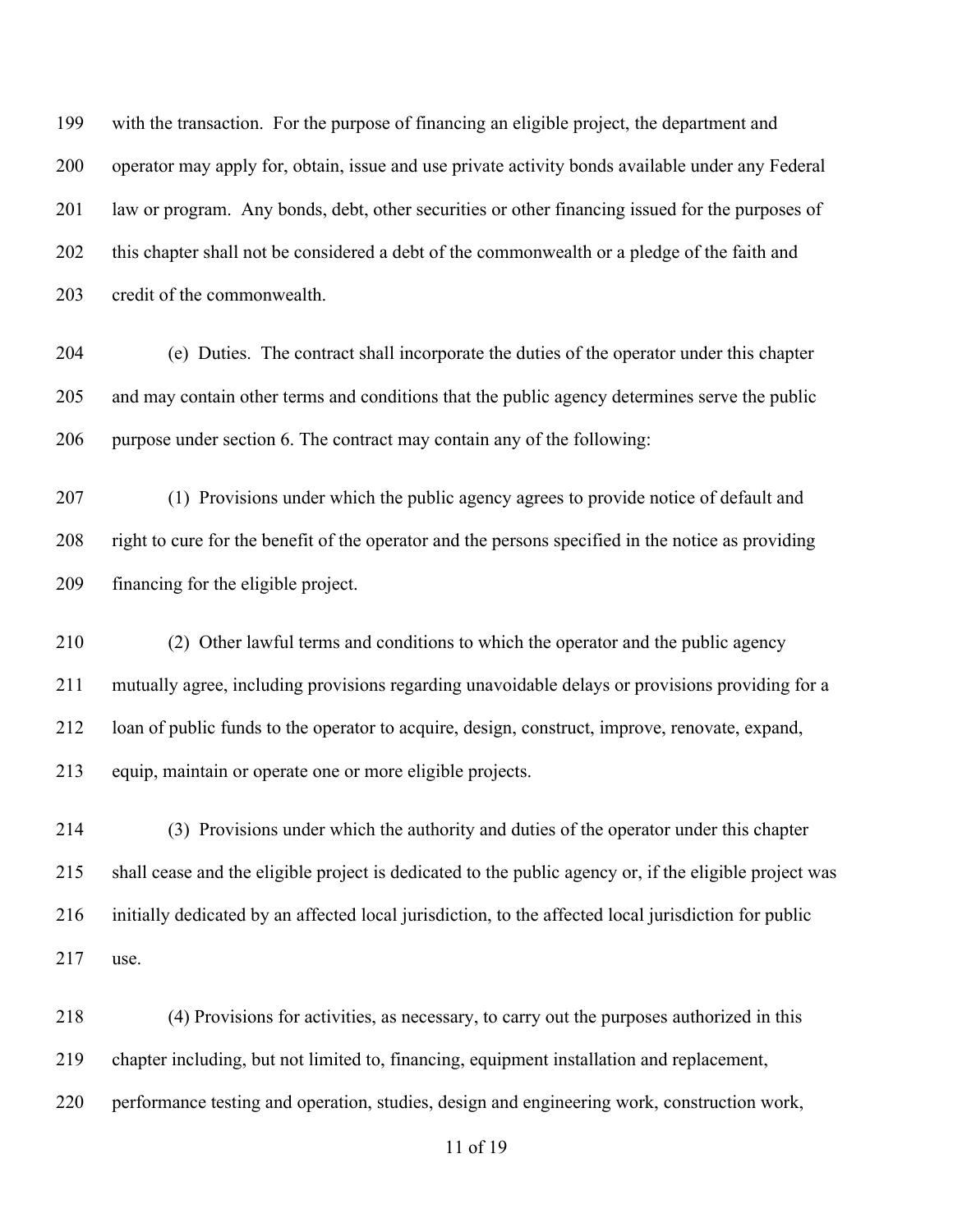ordinary repairs and maintenance and the furnishing of all related materials, supplies and services required for the eligible project and the management, operation, maintenance and repair of the eligible project.

 (f) Amendments. Change in the terms of the contract, as may be agreed upon by the parties, shall be added by written amendment.

 (g) Date. In connection with its approval of the eligible project, the public agency shall establish a date for the commencement of activities related to the eligible project. The public agency may extend the date.

 (h) Public access. Any documents created by or provided to a public agency under this chapter shall be subject to inspection and copying only to the extent required under section 10 of chapter 66 of the general laws pertaining to access to public records.

 (i) Debt capacity. A contract entered into under this chapter shall not enlarge, diminish or affect the authority otherwise possessed by the public agency to take action that would impact the debt capacity of the Commonwealth or any of its political subdivisions.

 (j) If, after negotiation with the offeror, the chief procurement officer determines that it is in the public agency's best interests, the chief procurement officer may initiate negotiations with the next most advantageous proposal from a responsible offeror, taking into consideration price, estimated life-cycle costs and the other evaluation criteria set forth in the request for proposals. The chief procurement officer shall award the public-private partnership agreement to the most advantageous proposal from a responsible offeror. Subject to the approval of the public agency, the chief procurement officer shall award the public private partnership agreement by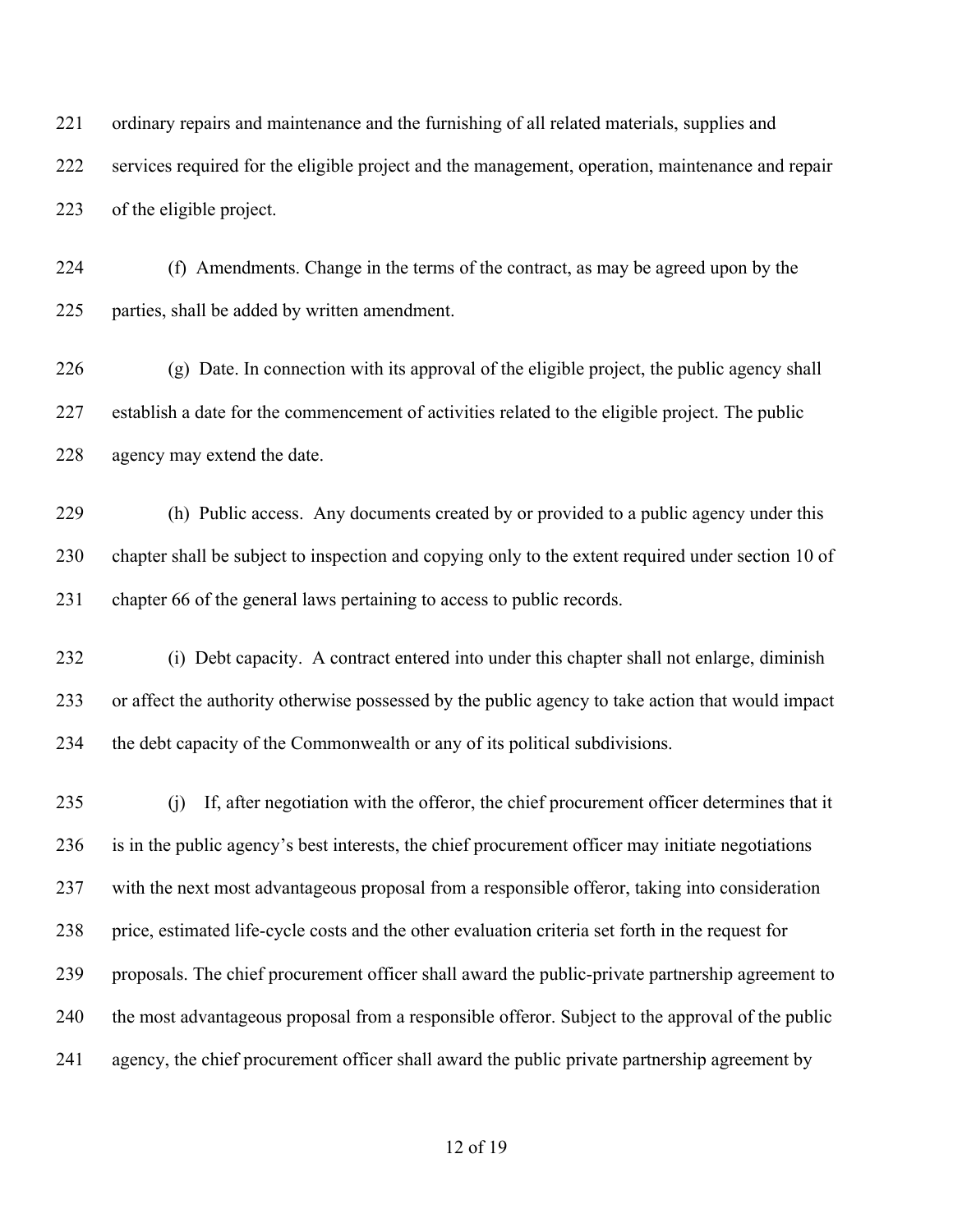written notice to the selected offeror. The parties may extend the time for acceptance by mutual agreement.

 (k) Any public-private partnership agreement awarded under this act shall be subject to the terms and conditions as the public agency shall determine to be in the best interests of the public agency. The execution of a public-private partnership agreement under this chapter shall be contingent upon, the selected offeror furnishing to the public agency performance bonds, payment bonds, and liability insurance in the form and in amounts satisfactory to the public agency.

Section 8. Term of agreement.

 (a)Notwithstanding any general or special law to the contrary, public-private partnership agreements awarded under this chapter may provide for a term, not exceeding 20 years, and an option for renewal or extension of operations and maintenance services for 1 additional term, not exceeding 10 years. The renewal or extension shall be at the sole discretion of the public agency in accordance with the original contract terms and conditions or with contract terms and conditions which are more favorable to and acceptable to the public agency.

 (b)Upon the end of the term of the public-private partnership agreement or in the event of termination of the public-private partnership agreement, the duties of the parties thereto shall cease, except for any duties and obligations that extend beyond the termination as provided in the public-private partnership agreement, and all the rights, title and interest in such eligible project shall revert to the public agency and shall be dedicated to the public agency for public use.

 (c)A public-private partnership agreement entered into under this chapter may provide that the public agency shall not be exempt from liability for payment of the costs to finance,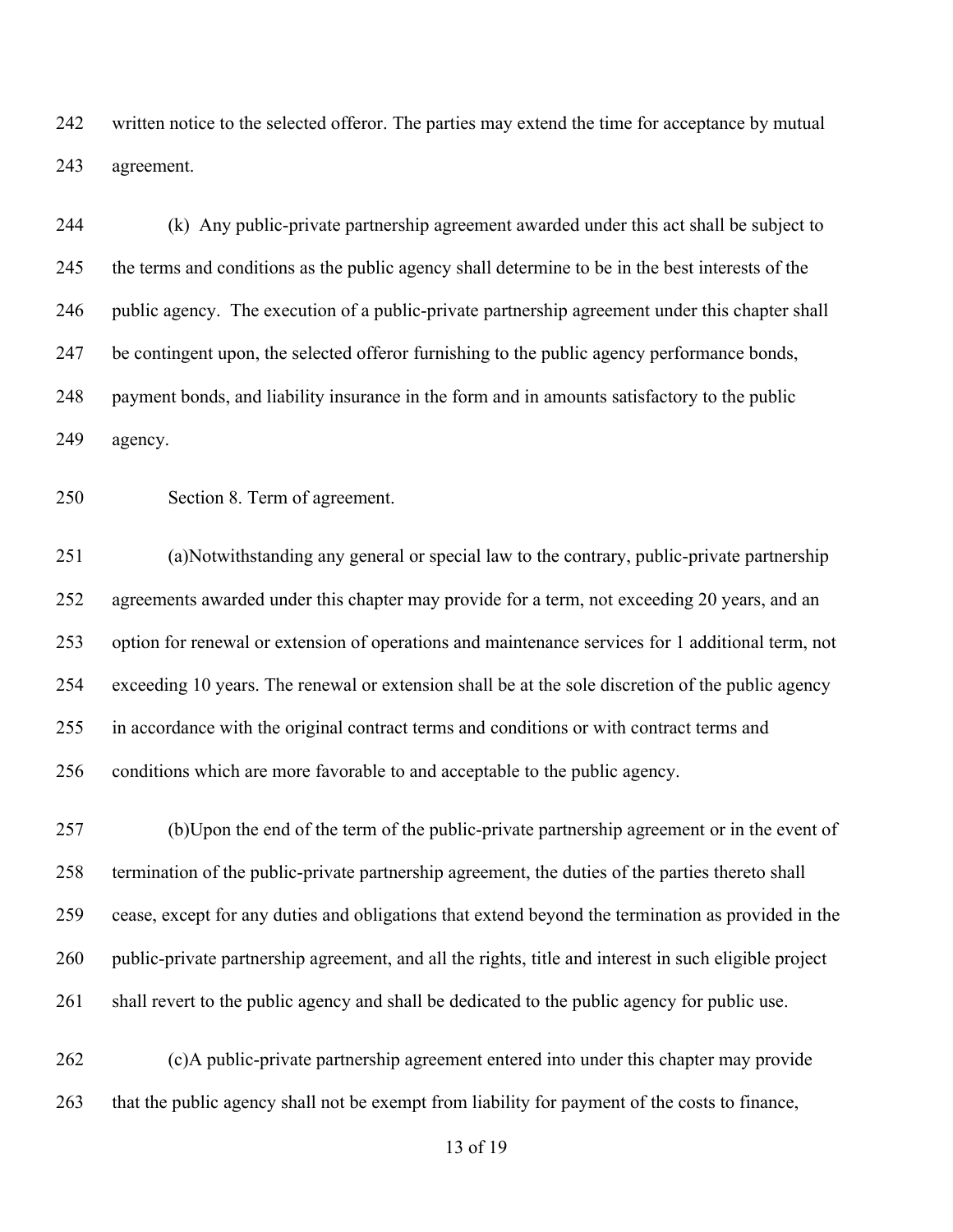permit, design and construct modifications or install new equipment and systems at the eligible project necessary to ensure the ability of the eligible project to operate in full compliance with all applicable requirements of federal, state and local law; provided, that the costs shall be amortized over a period that is no longer than the useful life of the modifications, equipment and systems. The public agency's payment obligations for all operations and maintenance services shall be conditioned on the contractor's performance of the services in accordance with all contractual terms.

Section 9. Affected local jurisdictions.

 (a) Notification. Prior to entering into a public-private partnership agreement with a responsible offeror in accordance with this chapter, the public agency shall notify each affected local jurisdiction by furnishing a copy of the proposal to each affected local jurisdiction. The responsible offeror shall reimburse the public agency for costs incurred by the agency in furnishing a copy of the proposal to each affected local jurisdiction.

 (b) Comments. Each affected local jurisdiction that is not the applicable public agency for the respective eligible project shall, within 30 days after receiving the notice, submit any comments it may have in writing on the proposed eligible project to the applicable public agency and indicate whether the facility is compatible with the local ordinance requirements and other local requirements. The comments shall be given consideration by the public agency prior to entering a public-private partnership agreement with a private entity.

Section 10. Powers and duties of operator.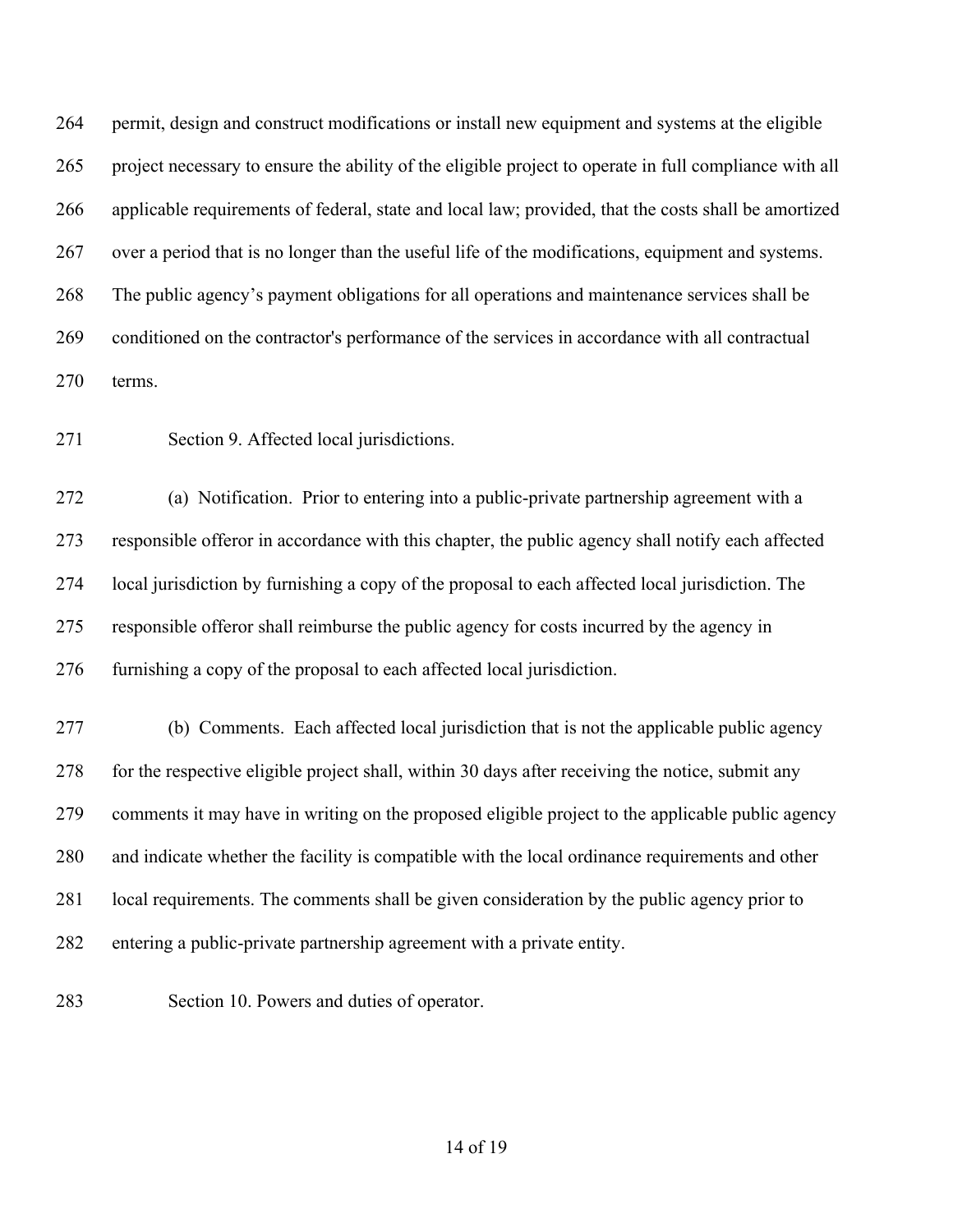| 284 | (a) Powers. The operator shall have the power to acquire, design, construct, improve,              |
|-----|----------------------------------------------------------------------------------------------------|
| 285 | renovate, maintain, expand, equip or operate the eligible project and impose and collect a user    |
| 286 | fee or enter into a service contract in connection with the use of its power.                      |
| 287 | (b) Right. The operator may own, lease or acquire any other right to use or operate the            |
| 288 | eligible project.                                                                                  |
| 289 | (c) Financing.                                                                                     |
| 290 | (1) Notwithstanding paragraph (2), any financing of the eligible project may be in an              |
| 291 | amount and upon terms and conditions as may be determined by the operator.                         |
| 292 | (2) The operator may issue debt, equity or other securities or obligations, enter into sale        |
| 293 | and leaseback transactions and secure any financing with a pledge of, security interest in or lien |
| 294 | on any or all of its property, including all of its property interests in the eligible project.    |
| 295 | (d) Operation. In operating the eligible project, the operator may do all of the following:        |
| 296 | (1) Make classifications according to reasonable categories for assessment of user fees.           |
| 297 | (2) With the consent of the public agency, make and enforce reasonable rules to the same           |
| 298 | extent that the public agency may make and enforce rules with respect to similar facilities.       |
| 299 | (e) Duties. The operator shall do the following:                                                   |
| 300 | (1) Acquire, design, construct, improve, renovate, expand, equip, maintain or operate the          |
| 301 | eligible project in accordance with the public-private partnership agreement.                      |
| 302 | (2) Keep the eligible project open for use by members of the public as appropriate based           |
| 303 | upon the use of the facility after its initial opening upon payment of the applicable user fee or  |
|     |                                                                                                    |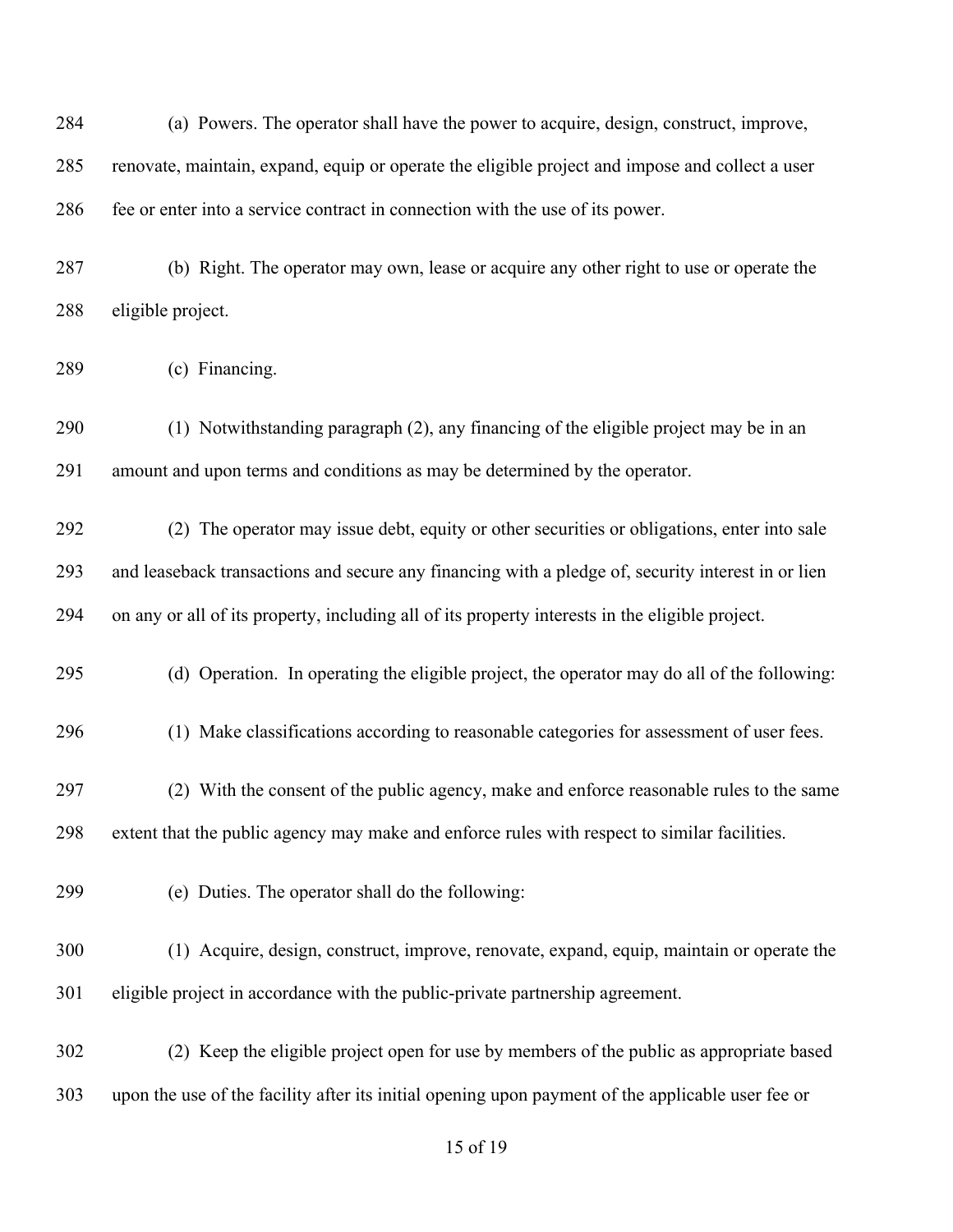| 304 | service payment. The eligible project may be temporarily closed because of emergencies or with       |
|-----|------------------------------------------------------------------------------------------------------|
| 305 | the consent of the public agency, to protect the safety of the public or for reasonable construction |
| 306 | or maintenance procedures as set forth under the public-private partnership agreement.               |
| 307 | (3) Maintain or provide by contract for the maintenance of the eligible project, if                  |
| 308 | required by the public-private partnership agreement.                                                |
| 309 | (4) Cooperate with the public agency in making best efforts to establish any                         |
| 310 | interconnection with the eligible project requested by the public agency.                            |
| 311 | (5) Comply with the public private-partnership agreement and any service contract.                   |
| 312 | (f) Additional services. This section does not prohibit an operator of an eligible project           |
| 313 | from providing additional services for the eligible project to private entities or local agencies,   |
| 314 | other than the public agency that is party to the public-private partnership agreement, if the       |
| 315 | provision of additional service does not impair the operator's ability to meet its commitments to    |
| 316 | the public agency under the public-private partnership agreement.                                    |
| 317 | Section 11. Federal, state and local assistance.                                                     |
| 318 | The public agency may obtain assistance from the Federal or State government or one of               |
| 319 | its political subdivisions for an eligible project in accordance with the purposes under section 6)  |
| 320 | and may enter into a contract in order to receive the assistance. The public agency may pay a        |
| 321 | portion of the costs of an eligible project directly or indirectly from the proceeds of a grant or   |
| 322 | loan made by the Federal or State government or one of its political subdivisions.                   |
| 323 | Section 12. Material default and remedies.                                                           |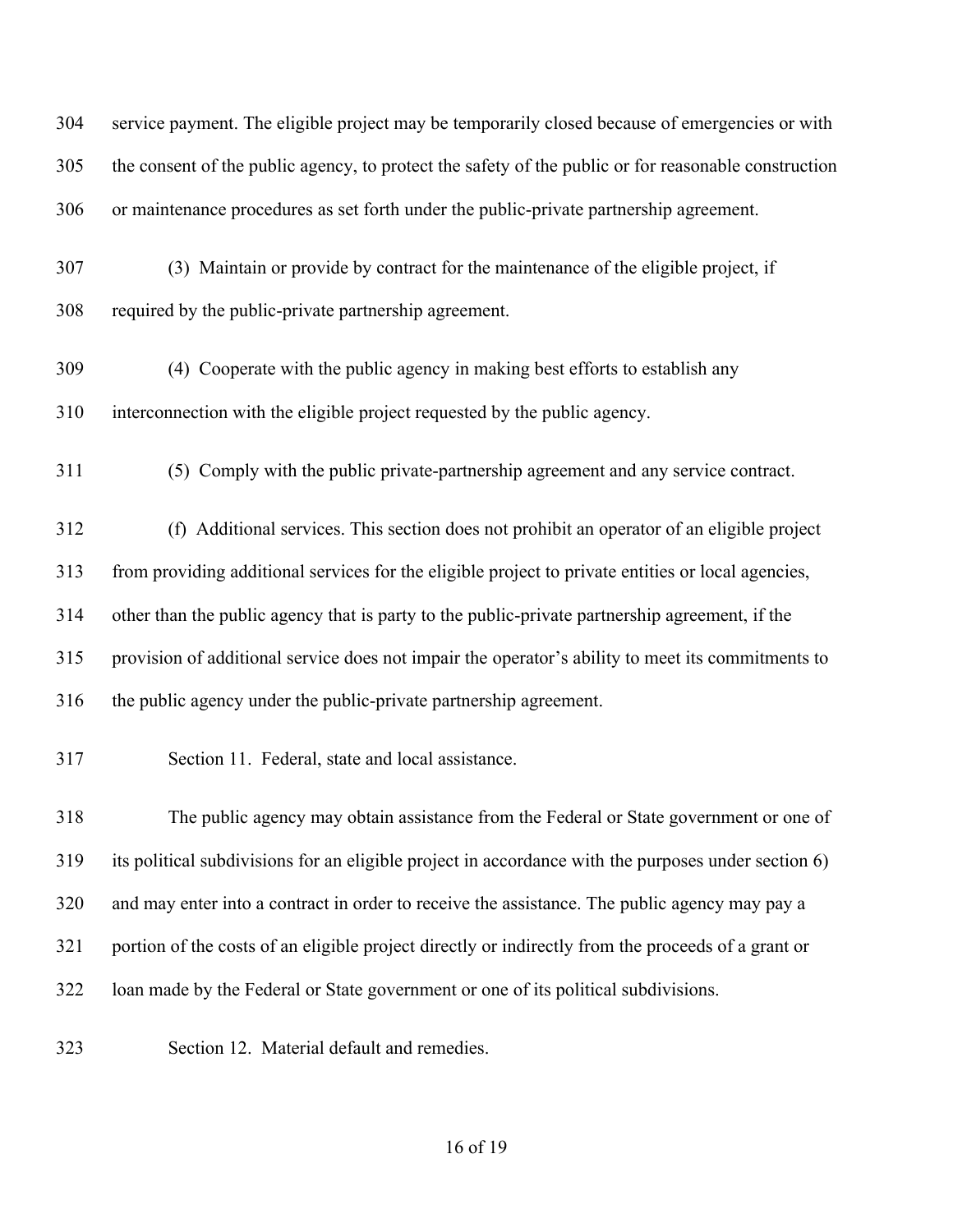(a) General rule. If there is a material default by the operator of an eligible project, the public agency may assume the responsibilities and duties of the operator, in which case it shall succeed to any right, title and interest in the eligible project, subject to any liens on revenue previously granted by the operator to any person providing financing.

 (b) Condemnation. A public agency which is a party to a partnership contract, and which has the power of condemnation under State law, may exercise the power of condemnation to acquire the eligible project in the event of a material default by the operator. A person who has provided financing for the eligible project, and the operator to the extent of its capital investment, may participate in the condemnation proceedings with the standing of a property owner.

 (c) Termination. For cause shown, the public agency may terminate the public-private partnership agreement and exercise any other rights and remedies that may be available at law or in equity.

 (d) Claims. The public agency may make or cause to be made any appropriate claims under maintenance, performance or payment bonds or lines of credit required under this chapter.

 (e) Procedure after takeover. If a public agency takes over an eligible project pursuant to (a), it may acquire, design, construct, improve, renovate, operate, expand, equip or maintain the eligible project, impose user fees, and comply with service contracts as if it were the operator. Revenue subject to a lien shall be collected for the benefit of and paid to secured parties, as their interests may appear, to the extent necessary to satisfy the operator's obligations to secured parties, including the maintenance of reserves. Liens shall be correspondingly reduced and released when they are paid off. Before a payment to or for the benefit of secured parties, the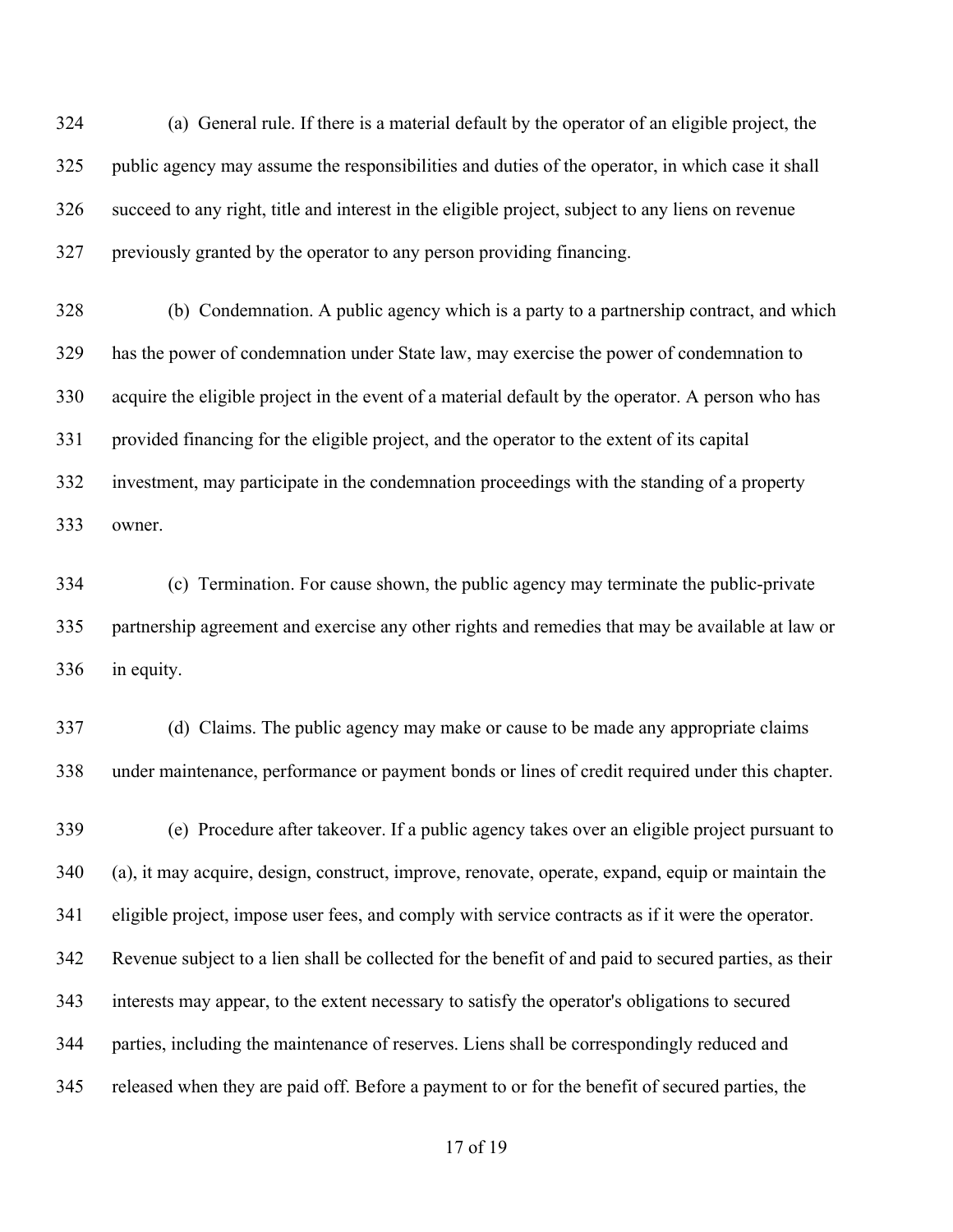| 346 | public agency may use revenue to pay current operation and maintenance costs of the eligible           |
|-----|--------------------------------------------------------------------------------------------------------|
| 347 | project, including compensation to the responsible public agency for its services in operating and     |
| 348 | maintaining the eligible project. The right to receive payment, if any, is just compensation for the   |
| 349 | eligible project. The full faith and credit of the public agency may not be pledged to secure any      |
| 350 | financing of the operator by the election to take over the eligible project. Assumption of             |
| 351 | operation of the eligible project may not obligate the public agency to pay an obligation of the       |
| 352 | operator from sources other than revenue.                                                              |
| 353 | Section 13. Utility Crossings.                                                                         |
| 354 | Notwithstanding any other provision of law, the following shall apply:                                 |
| 355 | (1) The operator and each public utility, railroad and cable television provider whose                 |
| 356 | facilities are to be crossed or affected by an eligible project shall cooperate fully in planning and  |
| 357 | arranging the manner of the crossing or relocation of the facilities.                                  |
| 358 | (2) All costs incurred by the public utility, railroad or cable television provider in                 |
| 359 | relocating, constructing or reconstructing its facilities, including temporary facilities, shall be    |
| 360 | paid by the operator.                                                                                  |
| 361 | (3) If the operator and a public utility, railroad or cable television provider are unable to          |
| 362 | agree upon costs to be paid by the operator under paragraph $(2)$ , the department of public utilities |
| 363 | of the Commonwealth shall determine the amount of the payment to be made by the operator.              |
| 364 | Section 14. Governmental immunity.                                                                     |
| 365 | This chapter shall not be construed or deemed to constitute a waiver of the governmental               |
| 366 | immunity of a public agency or an affected local jurisdiction with respect to participation in or      |